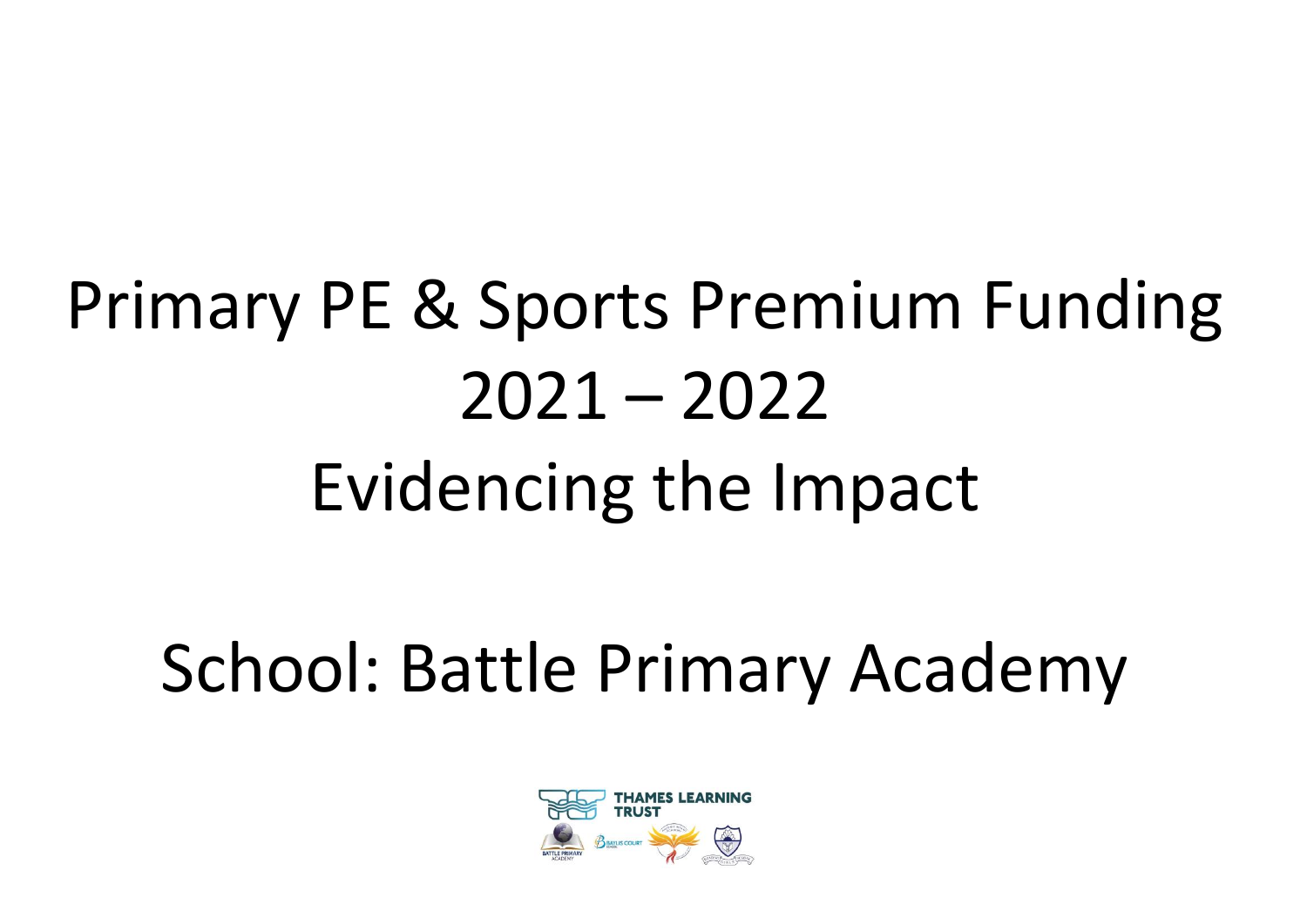| Total amount carried over from 2019/20                                              | £0      |
|-------------------------------------------------------------------------------------|---------|
| Total amount allocated for 2020/21                                                  | £20,040 |
| How much (if any) do you intend to carry over from this total fund into 2021/22?    | £0      |
| Total amount allocated for 2021/22                                                  | £19,450 |
| Total amount of funding for 2021/22. To be spent and reported on by 31st July 2022. | £19,450 |

## **Swimming Data**

| Meeting national curriculum requirements for swimming and water safety.                                                                                                                                                                                                                                                                                                                                               |        |
|-----------------------------------------------------------------------------------------------------------------------------------------------------------------------------------------------------------------------------------------------------------------------------------------------------------------------------------------------------------------------------------------------------------------------|--------|
| N.B. Complete this section to your best ability. For example, you might have practised safe self-rescue techniques on<br>dry land, which you can then transfer to the pool when school swimming restarts.<br>Due to exceptional circumstances priority should be given to ensuring that pupils can perform safe self rescue even<br>if they do not fully meet the first two requirements of the NC programme of study |        |
| What percentage of your current Year 6 cohort swim competently, confidently and proficiently over a distance of at<br>least 25 metres?                                                                                                                                                                                                                                                                                | 7%     |
| N.B. Even though your pupils may swim in another year please report on their attainment on leaving primary school<br>at the end of the summer term 2020.                                                                                                                                                                                                                                                              |        |
| Please see note above                                                                                                                                                                                                                                                                                                                                                                                                 |        |
| What percentage of your current Year 6 cohort use a range of strokes effectively [for example, front crawl, backstroke<br>and breaststroke]?<br>Please see note above                                                                                                                                                                                                                                                 | 6%     |
| What percentage of your current Year 6 cohort perform safe self-rescue in different water-based situations?                                                                                                                                                                                                                                                                                                           | 7%     |
|                                                                                                                                                                                                                                                                                                                                                                                                                       |        |
| Schools can choose to use the Primary PE and sport premium to provide additional provision for swimming but this<br>must be for activity over and above the national curriculum requirements. Have you used it in this way?                                                                                                                                                                                           | Yes/No |

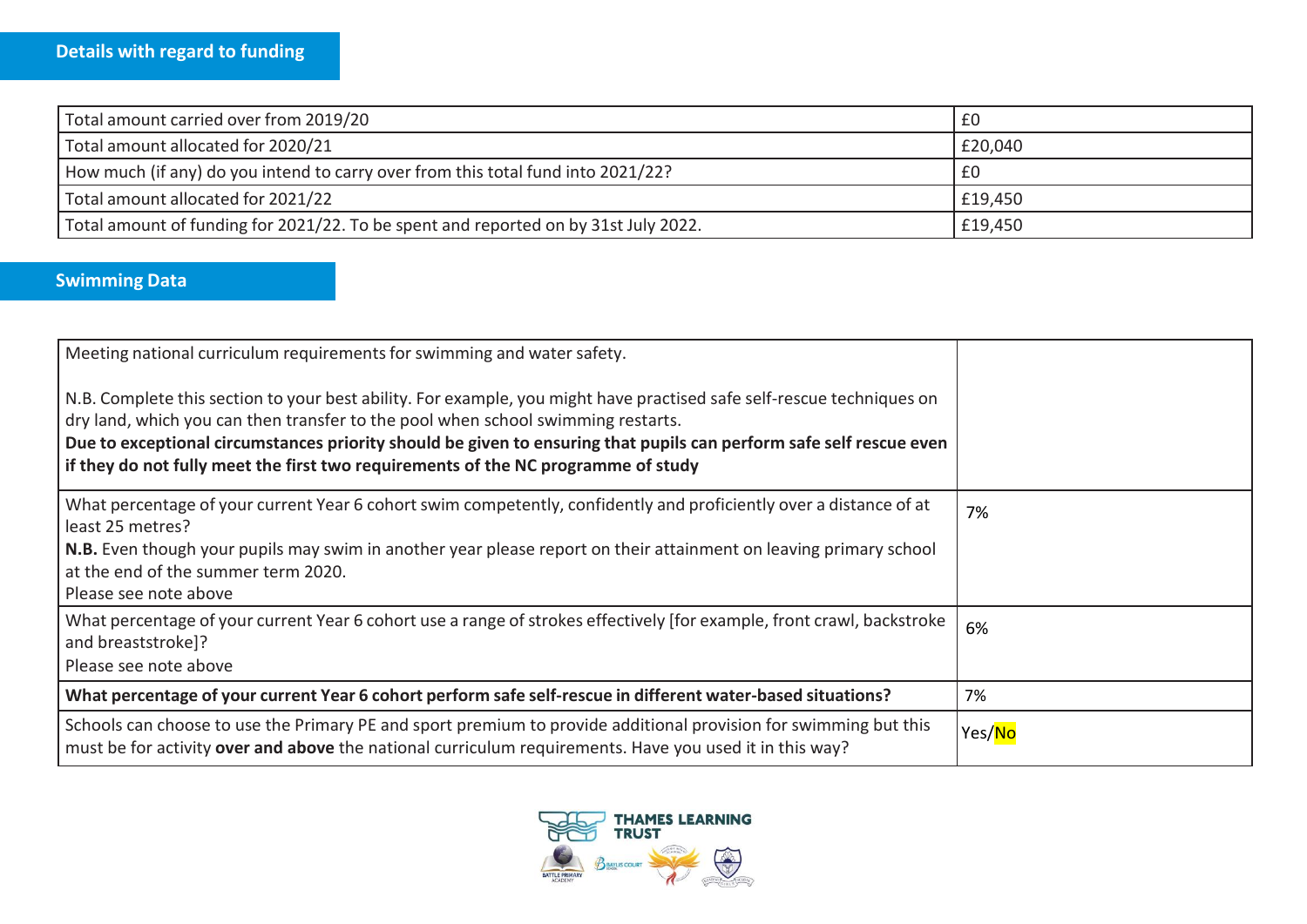| Academic Year: 2021/22                                                                                                                                                  | Total fund allocated: £19,450                                                                                                                                                                                                                                                                                                | Date Updated: 01/11/2021     |                                                                                                                                                                                                                                                                                                                          |                                                                                                                                                                                                     |
|-------------------------------------------------------------------------------------------------------------------------------------------------------------------------|------------------------------------------------------------------------------------------------------------------------------------------------------------------------------------------------------------------------------------------------------------------------------------------------------------------------------|------------------------------|--------------------------------------------------------------------------------------------------------------------------------------------------------------------------------------------------------------------------------------------------------------------------------------------------------------------------|-----------------------------------------------------------------------------------------------------------------------------------------------------------------------------------------------------|
| Key indicator 1: The engagement of all pupils in regular physical activity - Chief Medical Officers guidelines recommend that                                           | Percentage of total allocation:                                                                                                                                                                                                                                                                                              |                              |                                                                                                                                                                                                                                                                                                                          |                                                                                                                                                                                                     |
| primary school pupils undertake at least 30 minutes of physical activity a day in school                                                                                | 26%                                                                                                                                                                                                                                                                                                                          |                              |                                                                                                                                                                                                                                                                                                                          |                                                                                                                                                                                                     |
| Intent                                                                                                                                                                  | Implementation                                                                                                                                                                                                                                                                                                               |                              | Impact                                                                                                                                                                                                                                                                                                                   |                                                                                                                                                                                                     |
| Your school focus should be clear what<br>you want the pupils to know and be<br>able to do and about what they need<br>to learn and to consolidate through<br>practice: | Make sure your actions to achieve<br>are linked to your intentions:                                                                                                                                                                                                                                                          | <b>Funding</b><br>allocated: | Evidence of impact: what do<br>pupils now know and what<br>can they now do? What has<br>changed?                                                                                                                                                                                                                         | <b>Sustainability and suggested</b><br>next steps:                                                                                                                                                  |
| -Ensure children are active and developing an<br>array of sporting and physical attributes<br>during school time                                                        | Continue subject specialist teaching by a<br>fully Qualified Primary PE Teacher.<br>-PE lead to ensure learning is well planned<br>to challenge, enthuse and motivate all<br>children.                                                                                                                                       |                              | Children are challenged to improve and<br>perform to enhance their personal<br>fitness in every lesson. Activities are<br>well planned to enthuse & motivate all<br>children.                                                                                                                                            | -Introduce play leaders to increase<br>activity during lunchtimes.<br>-Further equipment to be provided to                                                                                          |
| -Children to have a broad range of<br>opportunities across the year both within the<br>school day, at lunchtimes and as extra-<br>curricular activities.                | -New gymnastics equipment for lower hall<br>-PE Lead to monitor and engage children<br>who do not participate in regular physical<br>activity.<br>Continue to identify and promote initiatives<br>that get children active and improve their<br>health and wellbeing, incl: lunch club<br>activities, after school clubs and | £5,000                       | -Children are given a broad range of<br>opportunities across the year both<br>within the school day (PE lessons, intra<br>school competitions, daily mile) and as<br>extra-curricular activities (after school<br>clubs, inter school competitions)                                                                      | allow for a greater range of activities<br>-Greater range of equipment for<br>pupils to use in PE lessons and during<br>unchtimes.<br>-Encourage Lunch ladies to promote<br>activity at lunch play. |
| -Learning outcomes to be differentiated to<br>challenge children of ALL abilities, including<br>gifted and SEND                                                         | partnerships with external clubs.<br>-Continue using the assessment tracking<br>system in order to monitor progress and<br>promote development of children's<br>physical skills.<br>Identify specialist opportunities, incl<br>competition, to promote gifted and<br>talented children                                       |                              | -Through detailed lesson planning,<br>review and evaluation, It is ensured all<br>learners, including middle and lower<br>attaining pupils, make good progress<br>throughout each lesson and across a<br>unit of work. Lesson observations have<br>identified that progress made in lessons<br>has been good/outstanding | Continue with detailed lesson plans<br>and lessons observation.<br>Suggest (if possible) interventions.                                                                                             |

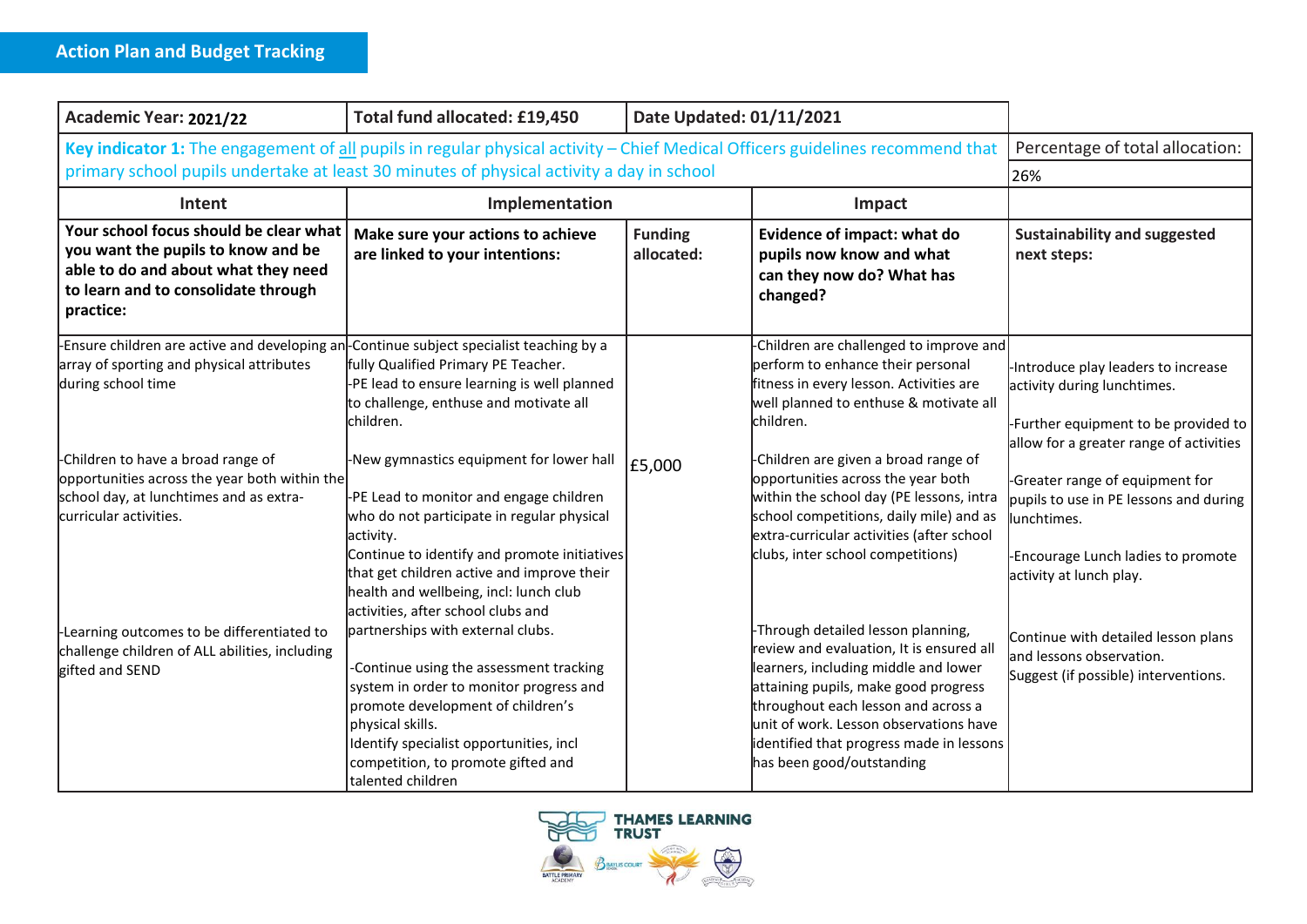|                                                                                                                                                                         | Identify specialist opportunities, incl<br>competition, to support SEND                                                                                                                                                        |                              |                                                                                                                                                                                                                                                                                                                                         |                                                                                                                                                                              |
|-------------------------------------------------------------------------------------------------------------------------------------------------------------------------|--------------------------------------------------------------------------------------------------------------------------------------------------------------------------------------------------------------------------------|------------------------------|-----------------------------------------------------------------------------------------------------------------------------------------------------------------------------------------------------------------------------------------------------------------------------------------------------------------------------------------|------------------------------------------------------------------------------------------------------------------------------------------------------------------------------|
| Key indicator 2: The profile of PESSPA being raised across the school as a tool for whole school improvement                                                            | Percentage of total allocation:                                                                                                                                                                                                |                              |                                                                                                                                                                                                                                                                                                                                         |                                                                                                                                                                              |
|                                                                                                                                                                         |                                                                                                                                                                                                                                |                              |                                                                                                                                                                                                                                                                                                                                         | 3%                                                                                                                                                                           |
| Intent                                                                                                                                                                  | Implementation                                                                                                                                                                                                                 |                              | Impact                                                                                                                                                                                                                                                                                                                                  |                                                                                                                                                                              |
| Your school focus should be clear what<br>you want the pupils to know and be<br>able to do and about what they need<br>to learn and to consolidate through<br>practice: | Make sure your actions to achieve<br>are linked to your intentions:                                                                                                                                                            | <b>Funding</b><br>allocated: | Evidence of impact: what do<br>pupils now know and what<br>can they now do? What has<br>changed?                                                                                                                                                                                                                                        | <b>Sustainability and suggested</b><br>next steps:                                                                                                                           |
| -Raise the profile of sports, in particular new<br>and less known sports, via workshops across<br>the year.                                                             | Arrange a variety of different sporting<br>workshops to broaden children's awareness<br>of other, unfamiliar sports such as New age<br>Kurling, badminton, handball, ultimate<br>Frisbee etc.                                  | E500                         | -Chance to shine (cricket)<br>-Tackling Health programme by the<br>Irish Lions (rugby)                                                                                                                                                                                                                                                  | Continue to offer external sports<br>companies. Also, incorporate<br>alternative sports workshops<br>throughout the year.                                                    |
| -Enable ALL children to have the opportunity<br>to participate in competitive sport                                                                                     | - Hire Scout Hut facility to support<br>Reception sports day<br>Enter inter school sports competitions<br>throughout the year for years 1 to 6.<br>Record statistics on number of children<br>involved, number of events, etc. | £75                          | It has been updated and introduced a<br>wider range of PE resources and<br>curriculum offer. In addition to the<br>regular PE lessons, the wider<br>participation in sport at Battle Primary<br>school has never been better.<br>Daily mile (all children and adults<br>engaged)<br>Unfortunately every had to stop<br>because of covid | Introduce more after school clubs as<br>well as inter and intra school<br>competitons.                                                                                       |
| Achieve The School Games Award (Silver)<br>Celebrate sporting achievement during                                                                                        | Collect necessary involvement data<br>Continue to offer range of opportunities<br>Develop deeper participation and increased<br>competitive success at local competitions.<br>Celebration of individual and team results       | £100                         | Did not happened (officially because of activity.<br>the lock down.<br>This encourages pupils to do their best<br>in PE sessions and during matches.                                                                                                                                                                                    | Keep promoting after school sports<br>activities to children to increase<br>Continue to praise children for<br>sporting achievements in school.<br>Promote external sporting |
| celebration assemblies.                                                                                                                                                 | medals                                                                                                                                                                                                                         |                              |                                                                                                                                                                                                                                                                                                                                         | achievements for children when<br>applicable.                                                                                                                                |

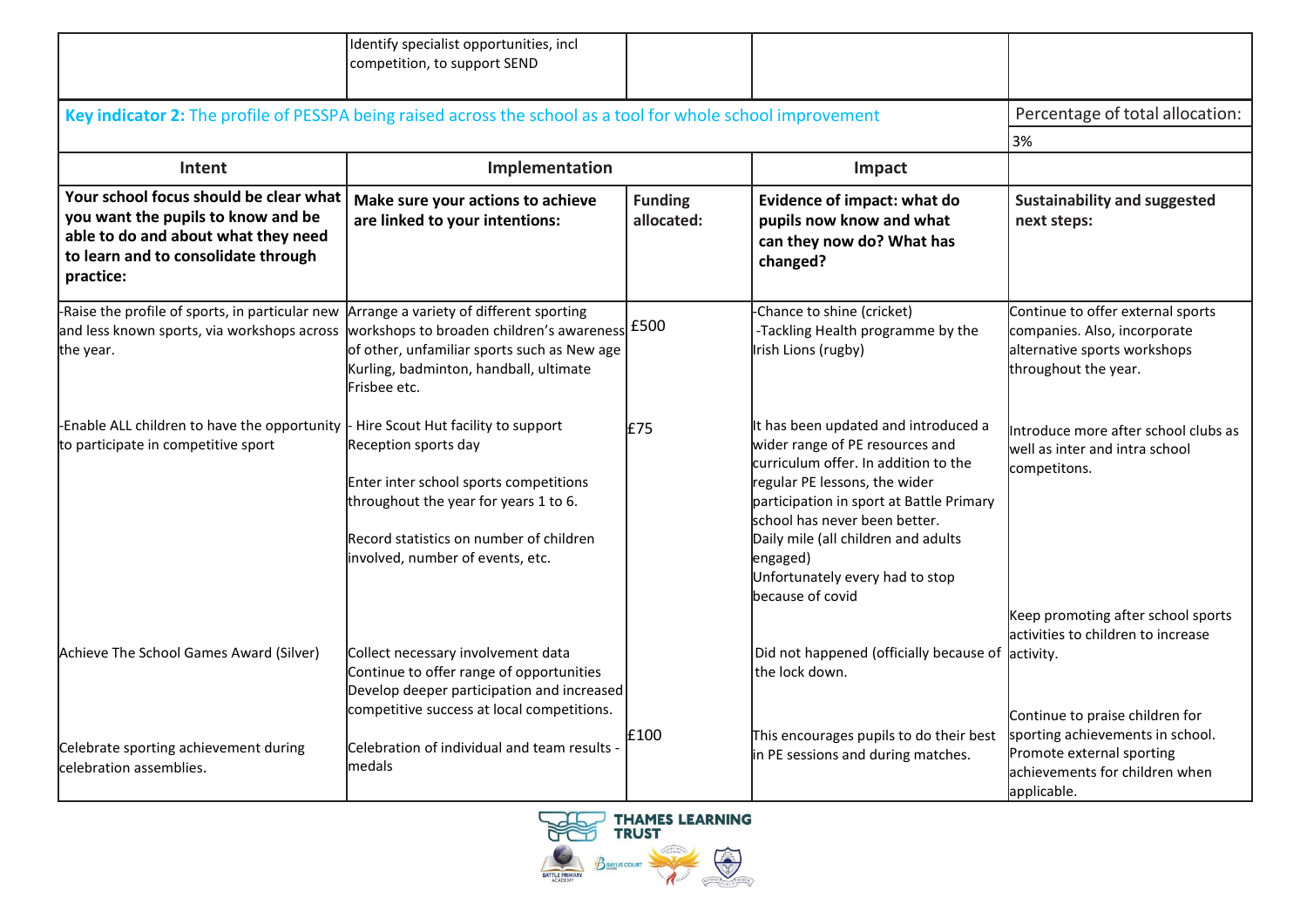| Key indicator 3: Increased confidence, knowledge and skills of all staff in teaching PE and sport                                                                       |                                                                                                                                                                                                                                                                                                                                          |                              |                                                                                                                                                                                                                                                                  | Percentage of total allocation:                                 |
|-------------------------------------------------------------------------------------------------------------------------------------------------------------------------|------------------------------------------------------------------------------------------------------------------------------------------------------------------------------------------------------------------------------------------------------------------------------------------------------------------------------------------|------------------------------|------------------------------------------------------------------------------------------------------------------------------------------------------------------------------------------------------------------------------------------------------------------|-----------------------------------------------------------------|
|                                                                                                                                                                         | 4%                                                                                                                                                                                                                                                                                                                                       |                              |                                                                                                                                                                                                                                                                  |                                                                 |
| Intent                                                                                                                                                                  | Implementation                                                                                                                                                                                                                                                                                                                           |                              | Impact                                                                                                                                                                                                                                                           |                                                                 |
| Your school focus should be clear what<br>you want the pupils to know and be<br>able to do and about what they need to<br>learn and to consolidate through<br>practice: | Make sure your actions to achieve<br>are linked to your intentions:                                                                                                                                                                                                                                                                      | Funding<br>allocated:        | Evidence of impact: what do pupils<br>now know and what can they now<br>do? What has changed?                                                                                                                                                                    | <b>Sustainability and suggested</b><br>next steps:              |
| Support self-evaluation of P.E. provision to<br>inform practice.                                                                                                        | P.E. Lead to attend Berkshire Regional PE<br>Conference.<br>P.E. Lead to attend other specialist CPD                                                                                                                                                                                                                                     | £160                         | Did not happened because of the lock<br>ldown.                                                                                                                                                                                                                   | Attend Berkshire Regional PE<br>Conference plus any CPD needed. |
| Develop confidence, knowledge and skills of<br>all staff to teach a range of P.E. disciplines                                                                           | Staff to receive training and support, incl<br>model lessons.<br>P.E. Lead to observe other staff and<br>provide feedback<br>Share available resources with staff to<br>improve their teaching and delivery.<br>Complete staff P.E. questionnaire<br>P.E. Lead to deliver in house training<br>opportunities for staff incl multi-skills | £600                         | regularly give support and advice to<br>colleagues to improve their quality in PE.<br>have observed and been observed by<br>other teachers (Nursery-Reception-Year<br>1) during lessons and have given<br>feedback: to support their professional<br>development | Increased confidence with staff<br>delivering PE lessons.       |
| Key indicator 4: Broader experience of a range of sports and activities offered to all pupils                                                                           |                                                                                                                                                                                                                                                                                                                                          |                              |                                                                                                                                                                                                                                                                  | Percentage of total allocation:                                 |
|                                                                                                                                                                         |                                                                                                                                                                                                                                                                                                                                          |                              |                                                                                                                                                                                                                                                                  | 55%                                                             |
| Intent                                                                                                                                                                  | Implementation                                                                                                                                                                                                                                                                                                                           |                              | Impact                                                                                                                                                                                                                                                           |                                                                 |
| Your school focus should be clear what<br>you want the pupils to know and be<br>able to do and about what they need to<br>learn and to consolidate through<br>practice: | Make sure your actions to achieve<br>are linked to your intentions:                                                                                                                                                                                                                                                                      | <b>Funding</b><br>allocated: | Evidence of impact: what do pupils<br>now know and what can they now<br>do? What has changed?                                                                                                                                                                    | Sustainability and suggestednext<br>steps:                      |

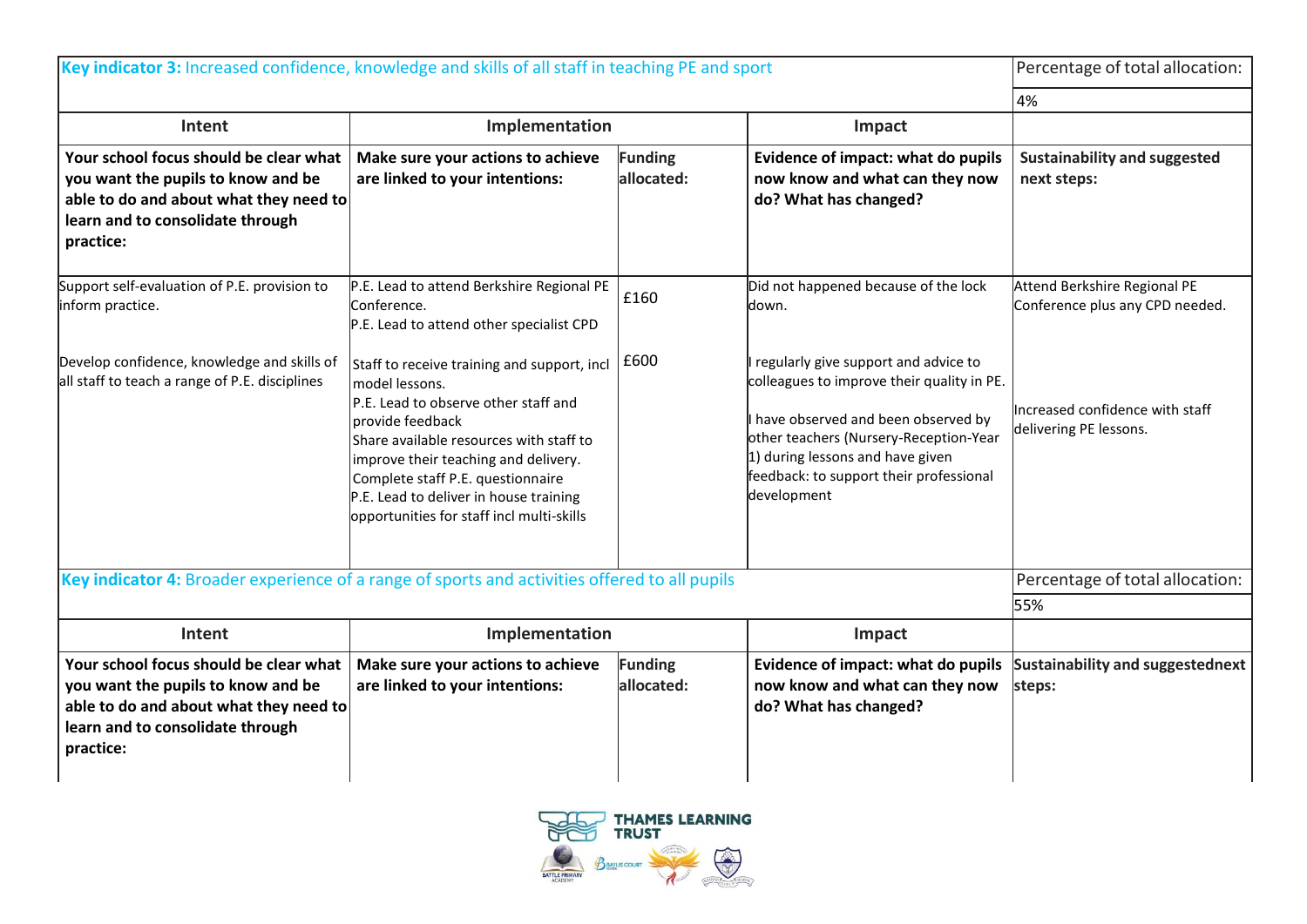| Enable children to achieve the end of KS2<br>assessment targets in swimming through<br>targeted intervention | Subsidise swimming interventions added<br>to year 4, 5 and 6 curriculum to reach end $\left  \text{£1,640} \right $<br>of year assessment targets: (able to swim<br>25m )                                                                                                                                            |                  | Did not happened because of the lock<br>ldown.                                                                                                                                                                                                                                                               | Continue to offer swimming to as<br>many children as possible as<br>children in our school are well<br>below the National Standards |
|--------------------------------------------------------------------------------------------------------------|----------------------------------------------------------------------------------------------------------------------------------------------------------------------------------------------------------------------------------------------------------------------------------------------------------------------|------------------|--------------------------------------------------------------------------------------------------------------------------------------------------------------------------------------------------------------------------------------------------------------------------------------------------------------|-------------------------------------------------------------------------------------------------------------------------------------|
| Improve P.E. resourcing in order to continue<br>high quality provision                                       | Transport for swimming<br>Purchase new equipment to ensure the<br>resources offered to the children inspire<br>their sporting curiosity and motivate<br>them to take part.<br>This includes:<br>Outside climbing equipment<br>New large and small football goals.                                                    | £2,000<br>£5,000 | The new sports equipment has provided<br>children with more opportunities to take the resources offered<br>part in sport such as badminton, handball<br>or new age Kurling. There has also been<br>investment in new equipment, which was<br>required to implement safety within the<br>year groups(bubbles) | Purchase new equipment to ensure                                                                                                    |
| To offer a broader range of sports during PE<br>lessons and as extracurricular activities                    | New Badminton nets x 3 and badminton<br>rackets.<br>Sacks for sack races and other<br>miscellaneous items such as tennis balls,<br>soft balls, hoops, ropes etc.<br>The school to deliver a range of extra-<br>curricular activities to widen the<br>experience for pupils. Organise a sports<br>week. E.g. canoeing | £2,000           | Some of the extra-curricular activities<br>that children took part in: • Multi-sports<br>clubs • Street dancing • New Age Kurling                                                                                                                                                                            | Continue to offer multi sports in<br>sports week. Also, incorporate<br>alternative sports throughout the<br>lvear.                  |

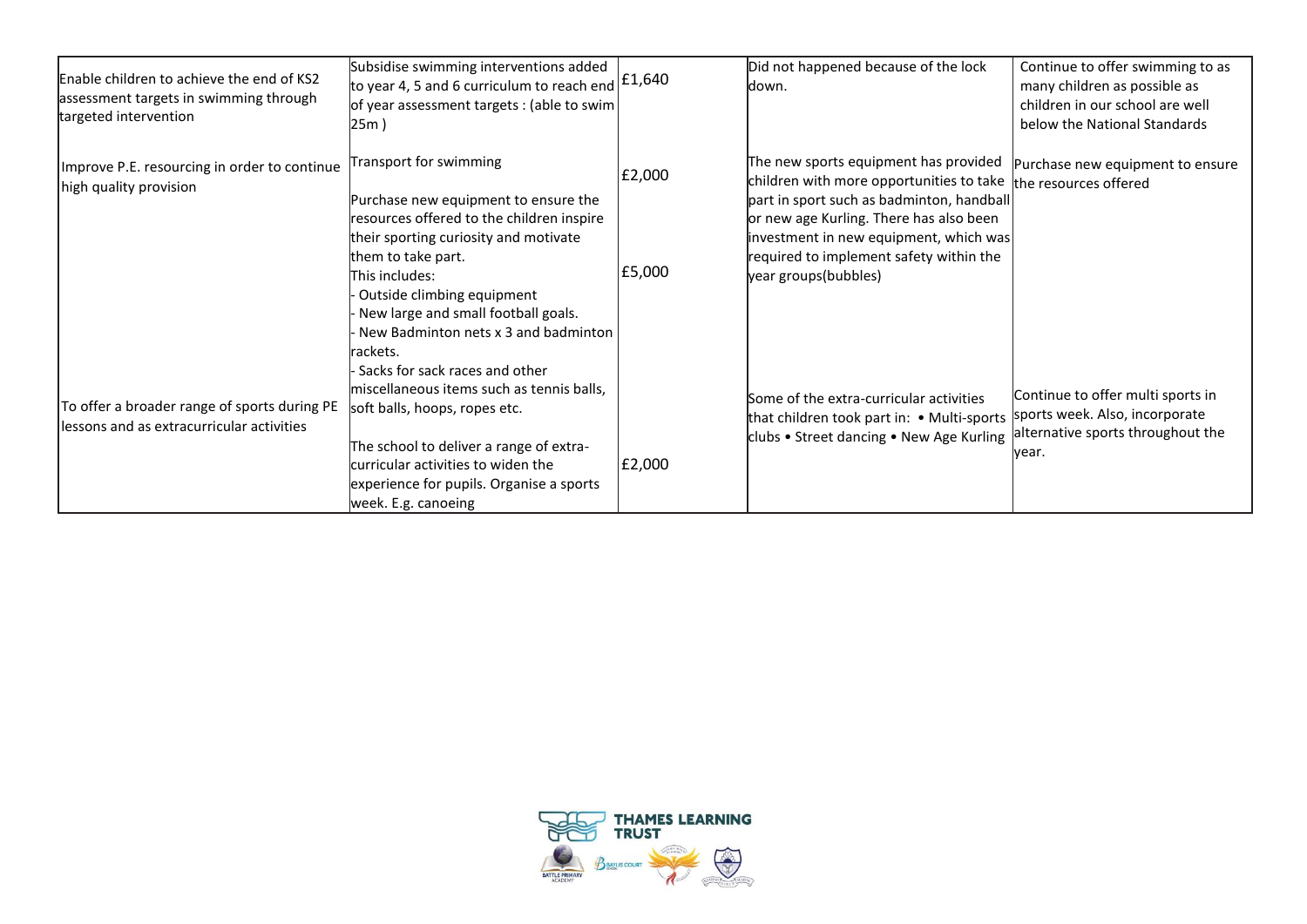| Key indicator 5: Increased participation in competitive sport |                                                                                                                                                                                      |                                                                                                                                                                                                                                                                                                                                                                                                                                                                                                         |                              |                                                                                                                                                                                                                                                                                                                                                                                                      | Percentage of total allocation:                                           |
|---------------------------------------------------------------|--------------------------------------------------------------------------------------------------------------------------------------------------------------------------------------|---------------------------------------------------------------------------------------------------------------------------------------------------------------------------------------------------------------------------------------------------------------------------------------------------------------------------------------------------------------------------------------------------------------------------------------------------------------------------------------------------------|------------------------------|------------------------------------------------------------------------------------------------------------------------------------------------------------------------------------------------------------------------------------------------------------------------------------------------------------------------------------------------------------------------------------------------------|---------------------------------------------------------------------------|
|                                                               |                                                                                                                                                                                      |                                                                                                                                                                                                                                                                                                                                                                                                                                                                                                         |                              | 11%                                                                                                                                                                                                                                                                                                                                                                                                  |                                                                           |
| Intent                                                        |                                                                                                                                                                                      | Implementation                                                                                                                                                                                                                                                                                                                                                                                                                                                                                          |                              |                                                                                                                                                                                                                                                                                                                                                                                                      |                                                                           |
| learn and to consolidate through<br>practice:                 | Your school focus should be clear what<br>you want the pupils to know and be<br>able to do and about what they need to                                                               | Make sure your actions to achieve<br>are linked to your intentions:                                                                                                                                                                                                                                                                                                                                                                                                                                     | <b>Funding</b><br>allocated: | Evidence of impact: what do pupils<br>now know and what can they now<br>do? What has changed?                                                                                                                                                                                                                                                                                                        | <b>Sustainability and suggested</b><br>next steps:                        |
| competitions<br>Boccia-Netball-New Age Curling                | Provide transport for school teams to attend<br>sports events and friendly matches so that<br>ALL children selected can access external<br>Enable children to be actively passionate | Competition Sports Strip<br>Utilise Sports facilities at Reading boys for<br>Sports Day and transport<br>about sports clubs/competitions offered, incl: School to compete in various inter school<br>-Hockey-Netball-Football-Tag Rugby-Athletics events – Berks SFA Comp. Registration<br>Introduce Intra school competition each<br>term - final assembly presentation at the<br>end of each term.<br>Introduce Sports Presentation Assembly<br>at the end of each term to recognise<br>achievements. | £300<br>£1,750<br>£30        | The use of the minibus has enabled the<br>school teams to attend multiple<br>competitions and matches which are<br>always 'away' due to the school not<br>having a suitable pitch for competitive<br>games.<br>Intra House Competition every half term<br>for all pupils across the school.<br>Celebration and recognition in<br>assemblies. PE Lead plans for topics that<br>result in competition. | New Minibus has been bought.<br>Purchase Sports Strip for<br>competitions |
| Signed off by                                                 |                                                                                                                                                                                      |                                                                                                                                                                                                                                                                                                                                                                                                                                                                                                         |                              |                                                                                                                                                                                                                                                                                                                                                                                                      |                                                                           |
| Principal:                                                    | L'Buridge                                                                                                                                                                            |                                                                                                                                                                                                                                                                                                                                                                                                                                                                                                         |                              |                                                                                                                                                                                                                                                                                                                                                                                                      |                                                                           |
| Date:                                                         | 01/11/2021                                                                                                                                                                           |                                                                                                                                                                                                                                                                                                                                                                                                                                                                                                         |                              |                                                                                                                                                                                                                                                                                                                                                                                                      |                                                                           |
| Subject Leader:                                               | J. Montero                                                                                                                                                                           |                                                                                                                                                                                                                                                                                                                                                                                                                                                                                                         |                              |                                                                                                                                                                                                                                                                                                                                                                                                      |                                                                           |
| Date:                                                         | 1/11/21                                                                                                                                                                              |                                                                                                                                                                                                                                                                                                                                                                                                                                                                                                         |                              |                                                                                                                                                                                                                                                                                                                                                                                                      |                                                                           |
| CEO - TLT:                                                    | $\leftarrow$                                                                                                                                                                         |                                                                                                                                                                                                                                                                                                                                                                                                                                                                                                         |                              |                                                                                                                                                                                                                                                                                                                                                                                                      |                                                                           |
| Date:                                                         | 2/11/21                                                                                                                                                                              |                                                                                                                                                                                                                                                                                                                                                                                                                                                                                                         |                              |                                                                                                                                                                                                                                                                                                                                                                                                      |                                                                           |
| <b>THAMES LEARNING</b><br><b>TRUST</b>                        |                                                                                                                                                                                      |                                                                                                                                                                                                                                                                                                                                                                                                                                                                                                         |                              |                                                                                                                                                                                                                                                                                                                                                                                                      |                                                                           |